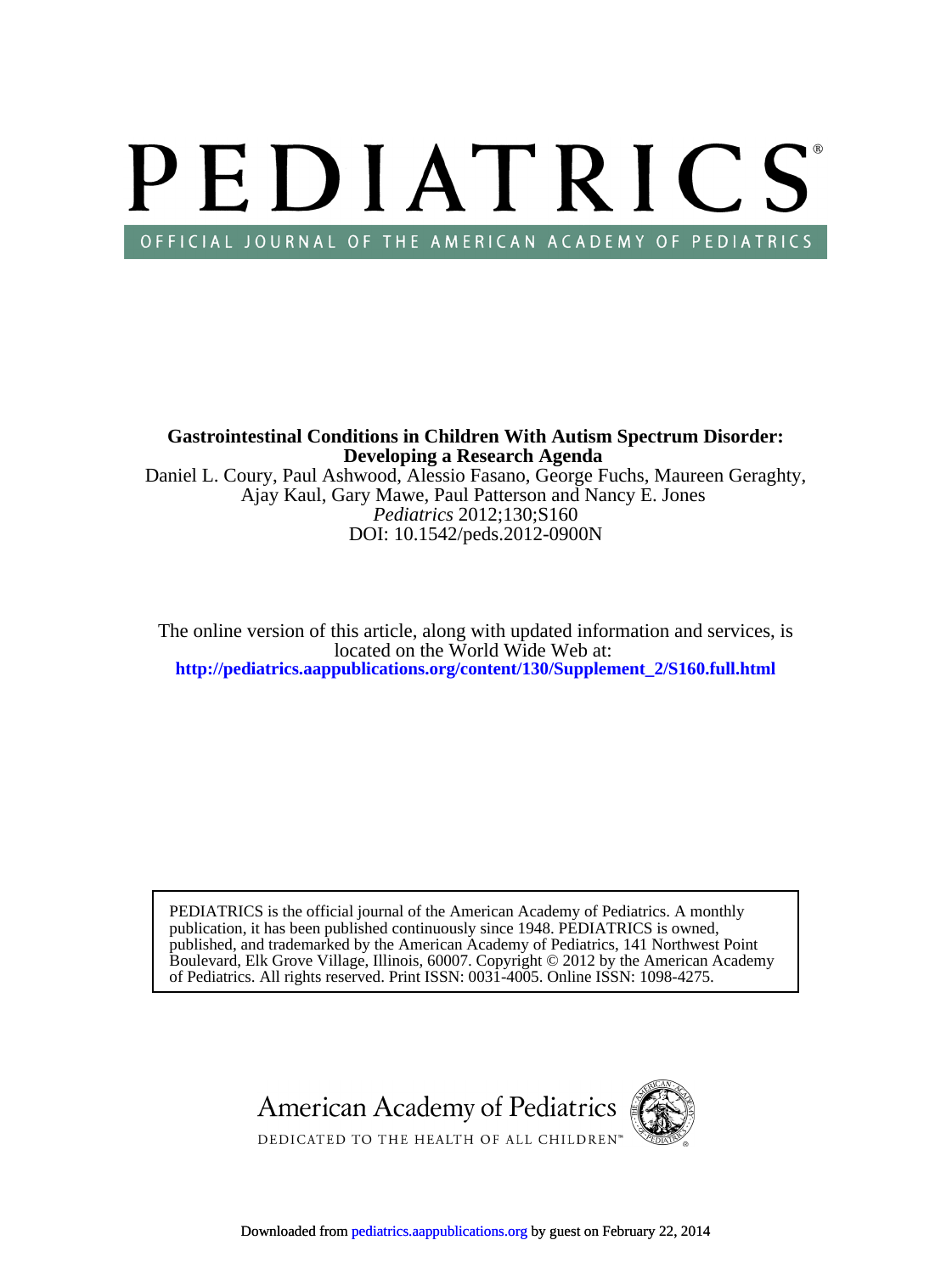# Gastrointestinal Conditions in Children With Autism Spectrum Disorder: Developing a Research Agenda

Autism spectrum disorders (ASDs) are a set of complex neurodevelopmental disorders defined behaviorally by impaired social interaction, delayed and disordered language, repetitive or stereotypic behavior,anda restricted rangeofinterests. ASDs represent a significant public health issue with recent estimates indicating that as many as 1% of children in the United States are diagnosed with an ASD.1,2 Many individuals with ASDs have symptoms of associated medical conditions, including seizures, sleep problems, metabolic conditions, and gastrointestinal (GI) disorders, which have significant health, developmental, social, and educational impacts. Gastrointestinal complaints are a commonly reported concern for parents and may be related to problem behaviors and other medical issues such as dysregulated sleep (ATN Annual Registry Report, unpublished data, November 2009).3 Despite the magnitude of these issues, potential GI problems are not routinely considered in ASD evaluations. This likely reflects several factors, including variability in reported rates of GI disorders, controversies regarding the relationship between GI symptoms and the putative causes of autism, the limited verbal capacity of many ASD patients, and the lack of recognition by clinicians that certain behavioral manifestations in children with ASDs are indicators of GI problems (eg, pain, discomfort, or nausea).4–<sup>10</sup>

Whether GI issues in this population are directly related to the pathophysiology of autism, orare strictly a comorbid condition of ASD remains to be determined, but clinical practice and research to date indicate the important role of GI conditions in ASDs and their impact on children as well as their parents and clinicians.<sup>9</sup>

On November 15, 2009, a symposium addressing these issues was organized as an adjunct to the annual meeting of the North American Society for Pediatric Gastroenterology, Hepatology, and Nutrition. A panel of international experts presented the latest scientific information on pathophysiology, evaluation, and treatment strategies for GI conditions in children and adolescents with ASDs. One aim of the meeting was to raise awareness among gastroenterologists and GI researchers of GI disorders in the ASD population and to provide clinicians with information to improve their clinical practice for these children. The symposium addressed 4 major areas of concern for children with ASDs: reflux, constipation, diarrhea, and nutrition. Each session reviewed the state of the evidence, the latest findings on issues such as intestinal permeability, inflammatory processes, innervation, motility, nutrition, and the epidemiology, presentation, and clinical management of GI issues.

The symposium also set the context for a follow-up workshop on November 16 that focused on identifying and prioritizing the key research topics for further investigation. The 1-day workshop brought together AUTHORS: Daniel L. Coury, MD,<sup>a</sup> Paul Ashwood, PhD,<sup>b</sup> Alessio Fasano, MD,<sup>c</sup> George Fuchs, MD,<sup>d</sup> Maureen Geraghty, PhD, RD,<sup>e</sup> Ajay Kaul, MBBS, MD,<sup>f</sup> Gary Mawe, PhD,<sup>g</sup> Paul Patterson, PhD,<sup>h</sup> and Nancy E. Jones, PhD<sup>i</sup>

aDevelopmental/Behavioral Pediatrics, Nationwide Children's Hospital, Columbus, Ohio; <sup>b</sup>Department of Medical Microbiology and Immunology, University of California, Davis, Davis, California; cPediatrics, University of Maryland, School of Medicine, Baltimore, Maryland; dPediatrics/Pediatric Gastroenterology, University of Arkansas for Medical Sciences, Little Rock, Arkansas; eMedical Dietetics, Abbott Laboratories, Columbus, Ohio; f Pediatrics, Cincinnati Children's Hospital, Cincinnati, Ohio; gAnatomy and Neurobiology, University of Vermont, Burlington, Vermont; <sup>h</sup>California Institute of Technology, Pasadena, California; and <sup>i</sup> Clinical Programs, Autism Speaks, Los Angeles, California

#### KEY WORDS

autism, gastrointestinal disease, research

#### **ABBREVIATIONS**

ASD—autism spectrum disorder GI—gastrointestinal 5-HT—serotonin

Drs Ashwood, Fasano, Fuchs, Geraghty, Kaul, Mawe, and Patterson contributed equally to this work.

This manuscript has been read and approved by all authors. This paper is unique and not under consideration by any other publication and has not been published elsewhere.

www.pediatrics.org/cgi/doi/10.1542/peds.2012-0900N

doi:10.1542/peds.2012-0900N

Accepted for publication Aug 8, 2012

Address correspondence to Daniel L. Coury, MD, Professor of Pediatrics and Psychiatry, The Ohio State University, Chief, Developmental & Behavioral Pediatrics, Nationwide Children's Hospital, 700 Children's Dr, Timken G-350, Columbus OH 43205-2696

PEDIATRICS (ISSN Numbers: Print, 0031-4005; Online, 1098-4275).

Copyright © 2012 by the American Academy of Pediatrics

FINANCIAL DISCLOSURE: The information reviewed in this article was based on presentations from a symposium and workshop funded by Autism Speaks and cosponsored by the American Academy of Pediatrics GI Subcommittee and the North American Society for Pediatric Gastroenterology, Hepatology and Nutrition. The authors have indicated they have no financial relationships relevant to this article to disclose.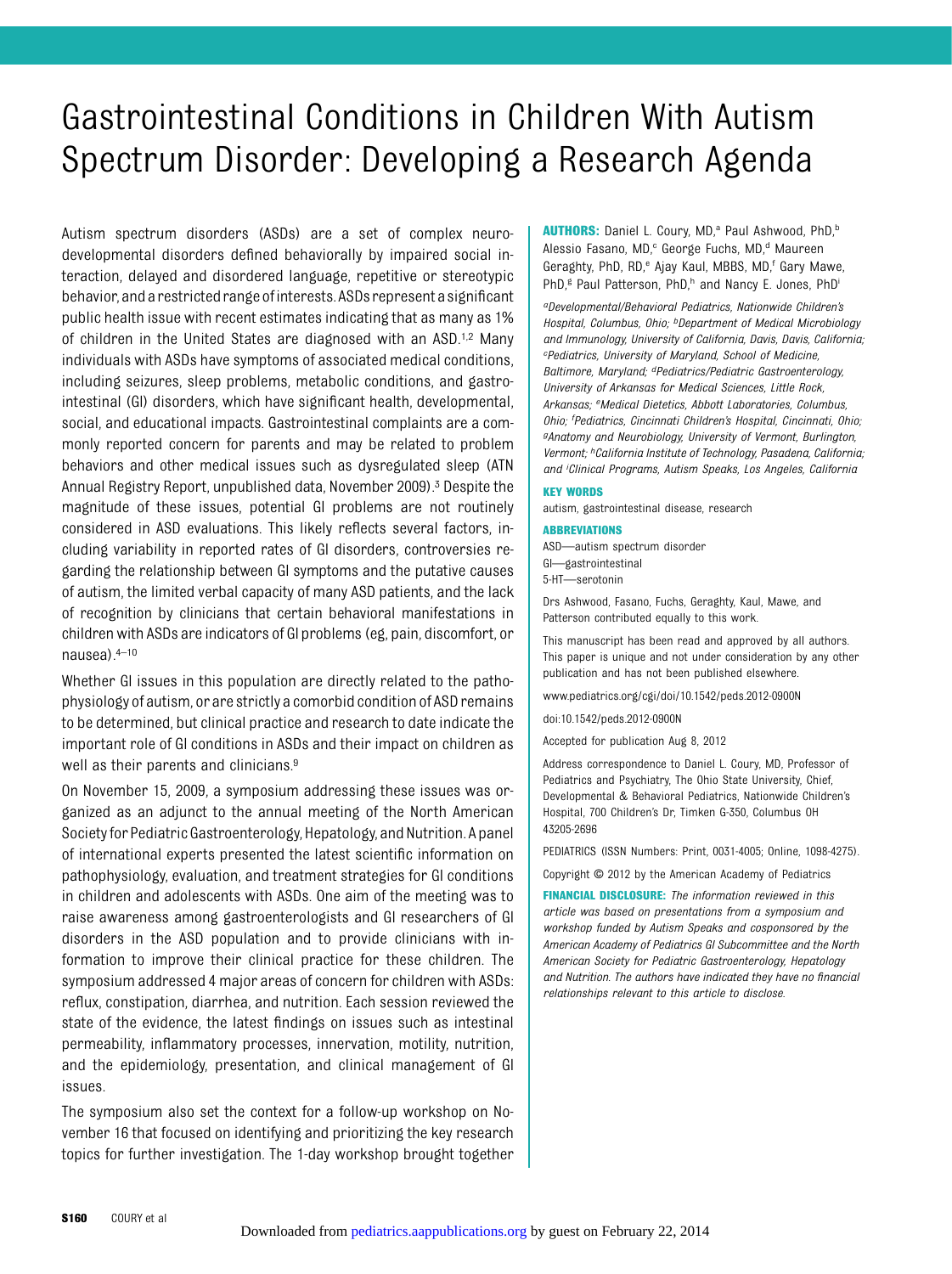a group of symposium participants and speakers with a broad range of expertise in GI and autism clinical practice, and clinical aswell asbasic science research.

This report provides an overview of findings in GI and ASDs as presented in the symposium and highlights the key conclusions from the workshop. Specifically, the group identified the following 4 topics as priority areas for further study: epidemiology of GI conditions in ASDs, underlying pathology (gut-brain connection, immune function, animalmodelsandgenome-microbiome interaction), treatment and outcome, and nutrition. A recent consensus report on GI conditions in ASDs published in Pediatrics in 2010<sup>9</sup> put forth 23 recommendations for the evaluation and management of GI conditions in ASDs. Although ASDs are behaviorally defined disorders, current thinking suggests multiple "autisms" with varying biological underpinnings. Some of these may eventually be identified as having associated GI symptoms, as has been seen with the MET gene. Pending new evidence on any such relationships, the recommendations in this current article expand upon several of the key recommendations made in the consensus statement highlighting areas in need of new knowledge.

# EPIDEMIOLOGY OF GI CONDITIONS IN ASDs

Several studies have assessed the prevalence and types of GI disorders in children with ASDs. The reported prevalence of any GI disorder in children with ASDs ranges from 9% to 91% (see Fig 1), abdominal pain or discomfort ranges from 2% to 41%, constipation from 6% to 45%, diarrhea from 3% to 77%, and persistent diarrhea from 8% to 19%3,9,11–21. Although all the studies have significant methodological limitations, they collectively indicate unusually high rates of GI disorders or certain GI symptoms



Reported prevalence of gastrointestinal disorders in children with ASD.

in children with ASDs and higher rates in all but one study when a control population was used.10

#### Recommendations

Accurately determining the rates of GI disorders will require addressing the significant methodological limitations of previous studies. These limitations include suboptimal or, in some cases, lackof controls, variability inthe control groups used across studies, inclusion of populations of children with ASDs that are heterogeneous, retrospective approaches, bias (selection, referral, or recall), and/or reliance on parent report only.22 Developing rigorously designed, prospective population-based prevalence studies of defined GI symptoms and disorders in ASD is a high priority, and a shared data set would enable:

- 1. Identification of risk factors including clinical and behavioral indicators of GI problems
- 2. Identification of atypical presentations of GI disorders in ASDs
- 3. Identification of subpopulations within ASD that have GI symptoms
- 4. Correlation with biomarkers
- 5. Stratificatio[n of treatment groups](http://pediatrics.aappublications.org/)

# UNDERLYING BIOLOGY OF GI DYSFUNCTION IN ASDs

### Current State of Knowledge

The underlying nature of GI dysfunction in ASDs and its relationship to etiology and ASD symptoms are poorly understood, and systematic research in this area has been limited. There is, however, emerging evidence relevantto ASDs in the areas of immune function, the relationship between signaling pathways ofthe gut and brain, and genome–GI microbiome interactions. Increasingly, evidence supports a combination of changes in gut microflora, intestinal permeability, inappropriate immune response, activation of specific metabolic pathways, and behavioral changes in genetically predisposed individuals. Integrating findings across these areas into a unifying theory will be critical to understanding the mechanisms and manifestations of GI disorders in ASDs.

### Immune Function

Many reports have described immune abnormalities inASDsincluding changes in immune-related gene expression, skewed cytokine production, altered T-cell function, and enhanced innate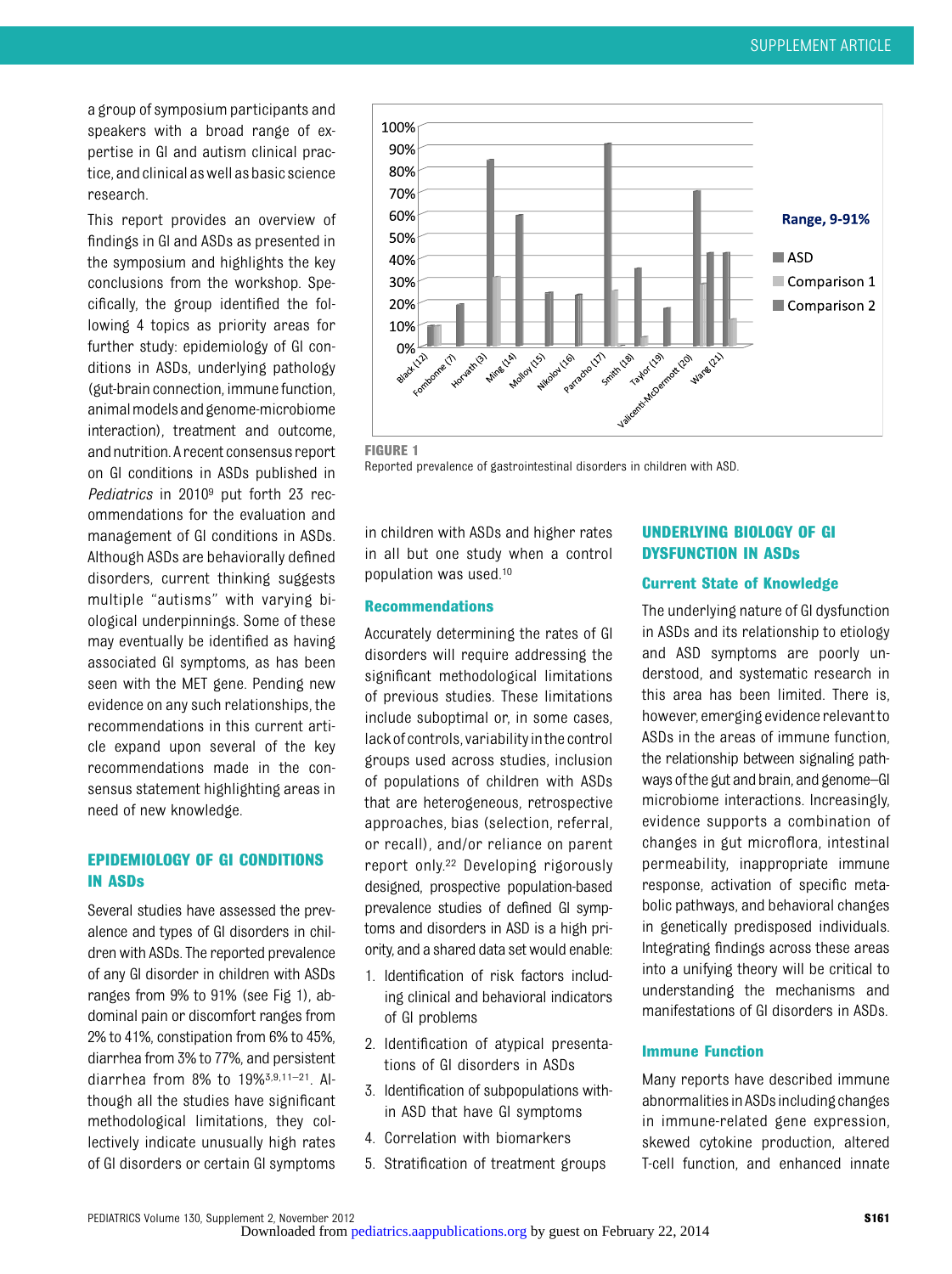immune responses.23,24 Mucosal immune cells make up ∼70% of the immune cells within the body, and dysfunction in these cells may have adverse consequences for GI function. Endoscopic analyses of children with ASD and GI symptoms have revealed the presence of a subtle, diffuse inflammation of the intestinal tract (reviewed in refs 9 and 25). Characterizing the nature of this inflammation remains an area in need of further investigation to fully understand and to provide further evidence of its relationship to GI symptoms in individuals with ASDs.

Autoimmune responses in children with ASDs and a familial history of autoimmunity have been reported.25–<sup>28</sup> Among the most common findings in ASD subjects and their mothers is an increased presence of autoantibodies directed toward central nervous system proteins.29–<sup>33</sup> In addition, autoantibodies that bind to basement membranes of epithelial cells and colocalize with complement proteins are observed in the intestinal mucosa of children with ASD and GI symptoms.<sup>34</sup> It has been speculated that these autoantibodies could indicate the presence of inflammatory processes and/or an autoimmune component that could affect the integrity of the mucosal barrier and contribute to decreased mucosal barrier integrity; it is also possible that they indicate previous mucosal inflammation.

# Gut–Brain Connection and Serotonin Signaling in the Gut

The digestive system has its own complex (enteric) nervous system that regulates gut functions such as motility and mucosal secretion. It is now well accepted that the gut–brain axis is a 2 way street. For example, in addition to traditional autonomic projections that regulate digestive reflexes, signals traveling from the gut to the brain influence satiety, and stress and anxiety affect gut function and sensitivity.35 Recently, studies involving germ-free mice inoculated with selective bacteria have made clear that commensal and probiotic gut microbes can have an influence on brain function and behavior.36

Serotonin (5-HT), a highly prevalent signaling molecule inthe gut (80%–95% of 5-HT receptors are found in the gut), is critical for GI function, and alterations in 5-HT signaling are implicated in a number of GI disorders. In both human and animal studies, altered 5- HT signaling has been implicated in inflammatory bowel diseases such as Crohn disease and ulcerative colitis and in functional disorders such as irritable bowel syndrome and chronic constipation.37–<sup>42</sup> Recent studies have demonstrated that 5-HT acts as a proinflammatory modulator in the intestinal mucosa,43,44 and that circulating 5-HT arising from the gut affects bone growth, with elevated 5-HT levels leading to decreased bone density. Because both GI and bone disorders have been observed in ASD, altered gut 5-HT signaling may be associated with these changes.45 The 5-HT system within the gut may be an important factor contributing to GI problems in children with ASD (see also Nutrition below).

#### Animal Models

Several environmental factors that increase the risk for the development of autistic features, including maternal infection and valproate exposure, have been used successfully in rodents to generate animal models of these ASD environmental risk factors (reviewed in ref 46). There is also a non-human primate model involving administration of antibrain antibodies to pregnant monkeys47 and activating the maternal immune system.48 These environmental and genetic models exhibit various characteristics [of autism including](http://pediatrics.aappublications.org/)

neophobia, deficits in social interaction and verbal and olfactory communication, increased stereotyped and repetitive motor behaviors, enhanced anxiety, abnormal pain sensitivity and eye blink conditioning, disturbed sleep patterns, seizures, and deficits in sensorimotor gating. Some animal models also exhibit neuropathology that is frequently seen in autism such as a spatially restricted Purkinje cell deficit, as well as characteristic neurochemical changes (5-HT abnormalities) and alterations in the immune status in the brain and periphery.46,49 It is critically important that these animal models of ASD environmental and genetic risk factors also be examined for GI symptoms. It should be noted that treatment with potential probiotic bacteria can normalize anxiety-like behavior in colitis and infection mouse models,<sup>50</sup> whereas such treatments in normal mice can induce anxiolytic-like effects in some tests and anxiogenic effects in other tests.51–<sup>53</sup>

# Intestinal Permeability and Gut Microbiome

It has been hypothesized that altered intestinal permeability ("leaky gut") may play a pathogenic role in autism. Indeed, several studies have reported impaired intestinal barrier function in ASD.54,55 Moreover, Altieri and colleagues<sup>56</sup> recently reported a significant ( $P < .01$ ) elevation in the level of a bacterial product in the urine of young autistic children. This molecule, p-cresol, is produced by bacterial strains that are found to be elevated in ASD. ASD children have higher counts and more species of Clostridia, Bacteroidetes, and Firmicutes than controls.57,58

One critical feature of the GI tract is its ability to regulate the trafficking of macromolecules between the environment and the host through a barrier mechanism. Together with gut-associated lymphoid tissue and the neuroendocrine network, the intestinal epithelial barrier,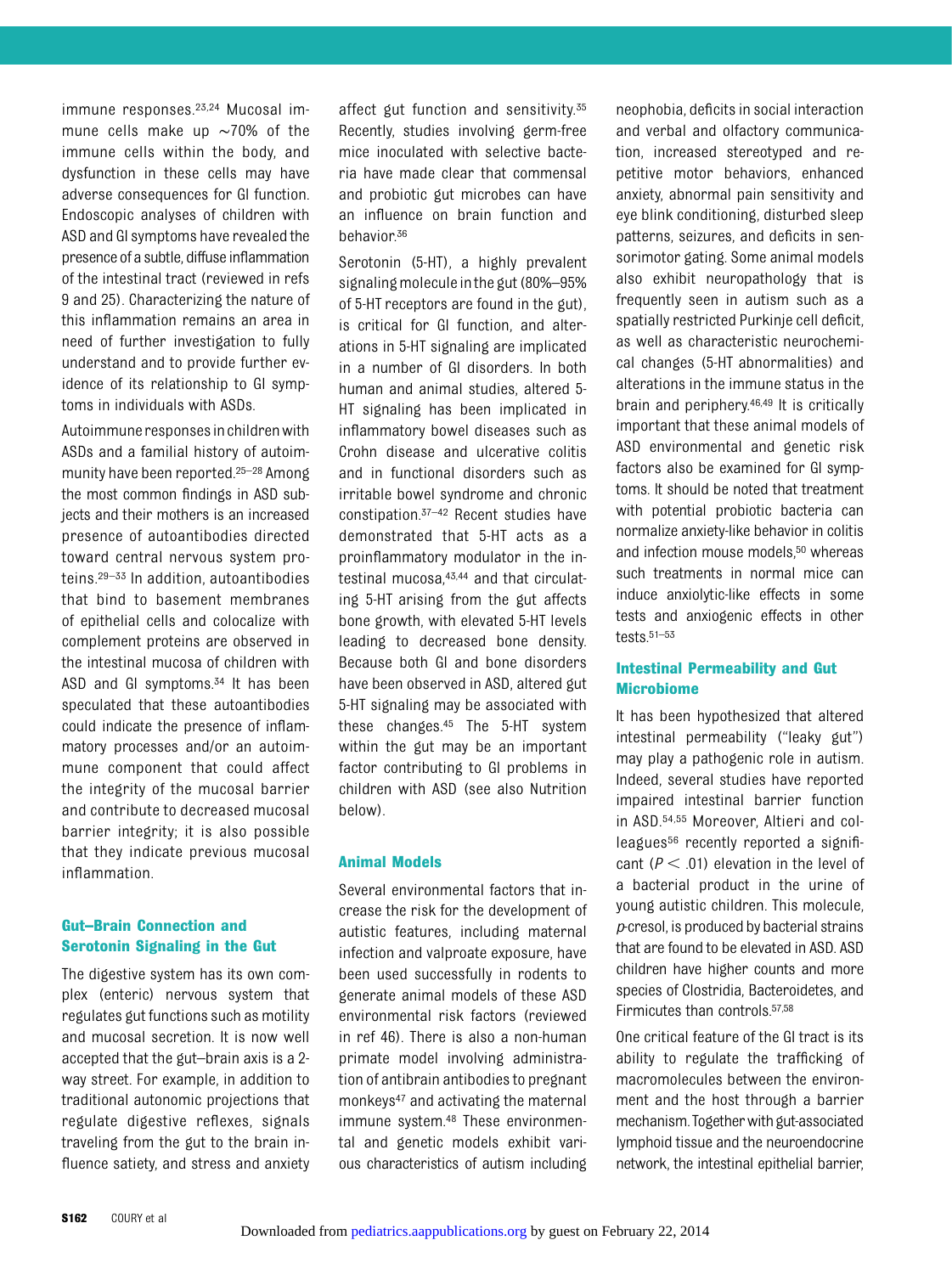with its intercellular tight junctions, controls the trafficking of macromolecules.59 The protein zonulin is a component of intercellular tight junctions that is involved in regulating gut permeability.60,61 Small-intestinal exposure to bacteria and gluten are 2 of the more powerful triggers for zonulininduced tight junction disassembly. Enteric infections have been implicated in the pathogenesis of several pathologic conditions, including allergic, autoimmune, and inflammatory diseases, by causing impairment of the intestinal barrier. In addition to bacterial exposure, gliadin, the environmental trigger of celiac disease, has been shown to alter the intestinal barrier function by releasing zonulin.61 Moreover, there is increasing evidence supporting an association of gut microbiota with behavioral abnormalities such as anxiety and emotional reactivity<sup>51,62-65</sup> and potentially affecting 5-HT metabolism.66 When considered as a whole, there is much to learn regarding the integrity of the intestinal mucosa, its response to various gut microbiota, and the resultant effects on the body systemically.

#### Recommendations

Current evidence indicates the importance of better characterizing the underlying pathology of GI problems in ASD and determining if there are any unique characteristics of GI dysfunction specific to autism. Two recommendations are made for research in this area. The first is to determine whether children with ASD differ from typically developing children in terms of the GI microbiome, metabolites, inflammation, neurotransmitters, immune response, and mucosal integrity. Second, it is important to determine if any confirmed differences in these factors could be used to identify those with or at risk for developing ASD by using appropriate control groups. For example, 1 critical area would include determining if mucosal 5HT availability is altered in ASD children with GI symptoms versus age-matched controls with GI symptoms. Another critical need is the determination of unique biomarkers (eg, cytokines, glutathione redox, antibodies, and zonulin) in the plasma, urine, or stool associated with the development of ASD in high-risk populations.

# Animal Models

The work in human subjects will be enhanced by capitalizing on animal models to investigate the mechanisms of altered GI function and sensation in ASDs. The outcome measures would include the histochemical and immunologic abnormalities seen in subsets of ASD children, as well as the changes in gut microbial composition observed in ASD. Specifically, animal models for ASD can be used to determine if there is a distinct GI phenotype in autism and if such GI conditions lead to behaviors associatedwith ASD.Animalmodels can also be used to examine potential therapeutic options, for instance by experimentally altering the gut microbial composition.53,67 Outcome measures here would include behavior, immune status, neuropathology, as well as GI motility and sensitivity.

#### **Nutrition**

# Current State of Knowledge

Several factors affect the nutritional status in children with ASDs, with most falling into 2 main categories: (1) medical/nutritional factors and (2) behavioral factors.68–<sup>73</sup> Medical/ nutritional factors encompass GI symptoms/problems, food allergies, metabolic abnormalities, and/or preexisting nutrient deficiencies, as well as nutrition-related medication side effects. Behavioral factors include problem eating or idiosyncratic eating behaviors, sensory-processing difficulties, and family factors.68 In this section, w[e focus on the medical](http://pediatrics.aappublications.org/)

and nutritional factors affecting nutrition.

Nutritional status and nutrient intake are inextricably related in children with autism. The assessment of nutritional status in ASDs has been recently discussed in terms of anthropometric, biochemical, and clinical parameters.74 Current literature that addresses overall nutrient intakes in ASD does not indicate a definitive consensus either toward evidence for differing nutritional intake or similar nutritional intake in children with ASD compared with typically developing children. There is also a body of studies targeted specifically on intake and status of nutrients related to bone health.<sup>68</sup> Problems in comparing existing studies include: (1) lack of adequate control groups in some studies; (2) variations in assessment tools and nutrient analysis programs; (3) different time frames postdiagnosis; and (4) different reference values and "cutoffs" defining inadequate. Table 1 summarizes existing studies and significant findings.

Hediger et al45 reported that dairy-free diets and unconventional food preferences could place boys with autism and ASDs at high risk for thinner, less dense bones (based on bone cortical thickness measures) in comparison with a standardized reference based on age-matched typical boys. This occurred even for those not on dairy-restricted diets, although the differences were greater for those on casein-free diets. Several factors have been implicated in the higher risk for suboptimal bone development in children with ASDs, including lack of exercise, GI problems, and compromised vitamin D and calcium intake owing to either sensory/ texture issues, idiosyncratic eating patterns, and restricted diets, particularly the gluten-free, casein-free diets.45,68,85 A recent nutrient intake study (based on 3-day food records) in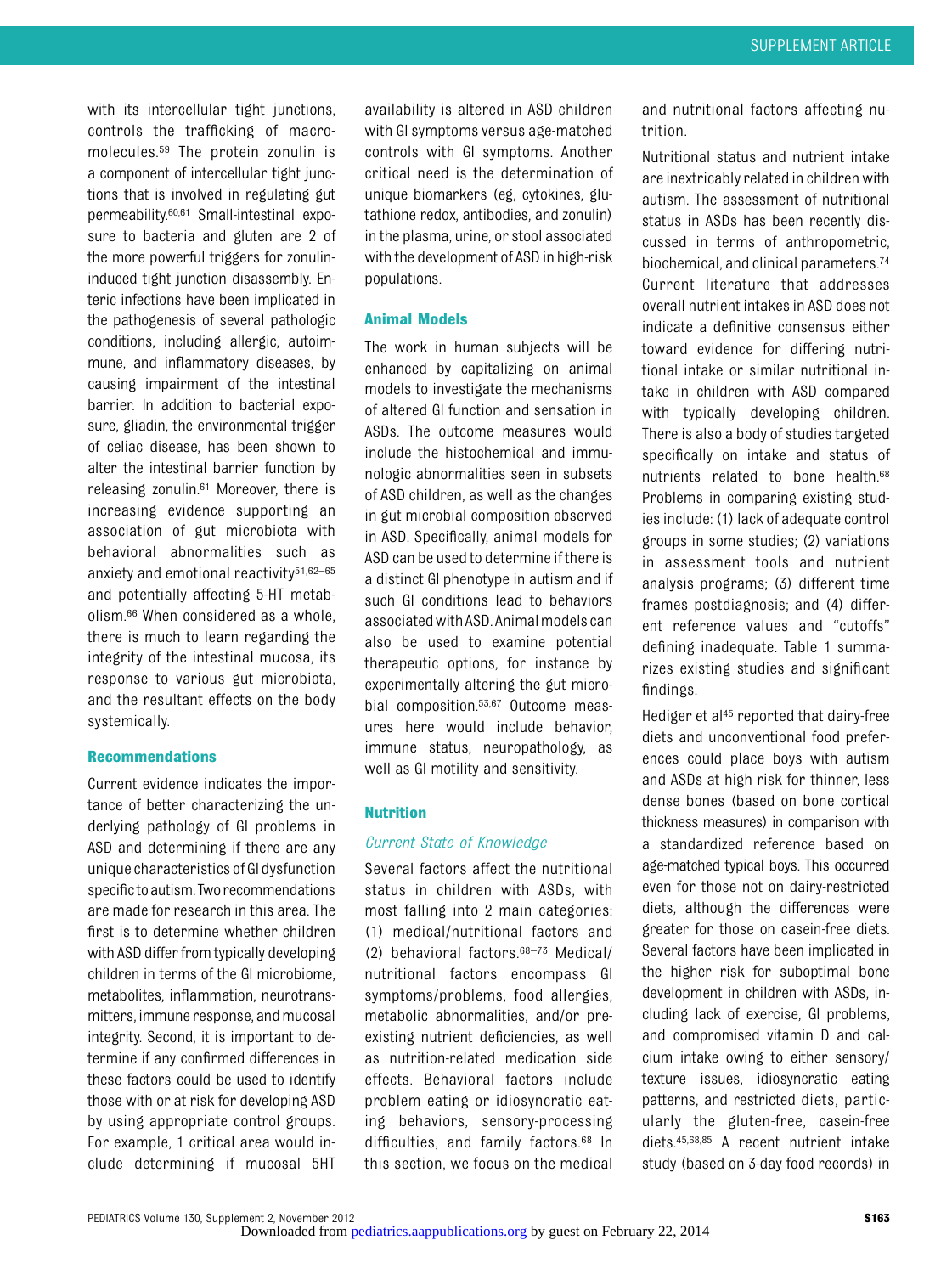|  |  |  | <b>TABLE 1</b> Studies Investigating Nutritional Quality in Children with Autism |  |  |  |  |  |  |
|--|--|--|----------------------------------------------------------------------------------|--|--|--|--|--|--|
|--|--|--|----------------------------------------------------------------------------------|--|--|--|--|--|--|

| Study                             | No.of ASD<br>subjects | No. of Control/<br><b>Typical Subjects</b> | Dietary Tool                                                | Significant Findings                                                                                                                                                                                                                                                |  |  |
|-----------------------------------|-----------------------|--------------------------------------------|-------------------------------------------------------------|---------------------------------------------------------------------------------------------------------------------------------------------------------------------------------------------------------------------------------------------------------------------|--|--|
| Raiten and Massaro,<br>198675     | 40                    | 34                                         | 7-d Diet Record                                             | 1. ASD group had significantly greater intake of protein, carbohydrates,<br>niacin, thiamin, riboflavin, calcium, phosphorus, and iron ( $P < .02$ )                                                                                                                |  |  |
| Ho et al, 199776                  | 54                    | N/A                                        | 3-d Diet Record                                             | 2. No significant difference in vitamin A, vitamin C, or fat.<br>1. Only 4 subjects with ASD (7.4%) met recommended servings from all<br>food groups.                                                                                                               |  |  |
|                                   |                       |                                            |                                                             | 2. All subjects had adequate protein intake, but had lower fat intake<br>and higher carbohydrate intake than recommended nutrient intake<br>for Canadians (RNI).<br>3.42.6% of subjects were obese.                                                                 |  |  |
| Cornish, 199877                   | 17                    | N/A                                        | 3-d Dietary Recall<br>Food Frequency<br>Questionnaire (FFQ) | 1. Nutrient intakes below RNI levels in 53% of children for one or more of<br>following: vitamin C, vitamin D, niacin, riboflavin, vitamin B <sub>6</sub> , calcium,<br>and zinc.<br>2. Calcium and niacin levels >200% or RNI in those children who drank<br>milk. |  |  |
| Lindsay et al, 2006 <sup>78</sup> | 20                    | N/A                                        | FFQ                                                         | 1. <80% Recommended Dietary Allowance (RDA)/dietary reference<br>intake (DRI) considered inadequate<br>2.45% consumed ↓ calcium, 30% ↓ pantothenic acid, 25% ↓ vitamin D,                                                                                           |  |  |
| Levy et al, 200779                | 52                    | N/A                                        | 3-d Diet Record                                             | 40% ↓vitamin K<br>1. The ASD subjects met 95%–101% of RDA guidelines for calories,<br>carbohydrates, and fat                                                                                                                                                        |  |  |
|                                   |                       |                                            |                                                             | 2. ASD subjects overconsumed protein at 211% of RDA with a range of<br>67%-436% RDA among subjects<br>3. This study used 77% of RDA consumption as adequate diet                                                                                                    |  |  |
| Lockner et al, 2008 <sup>80</sup> | 20                    | 20                                         | 3-d Diet Record                                             | 1. Vitamins E and A were the least likely to be met by Estimated Average<br>Requirement (EAR) for both groups<br>2. ASD subjects consumed less calcium and fiber, but with no established                                                                           |  |  |
| Schmitt et al, 2008 <sup>81</sup> | 20                    | 18                                         | 3-d Diet Record                                             | EAR, significance was not determined<br>1. This study defined adequate consumption as $>67\%$ of DRI<br>2. Both groups consumed $\leq$ 67% for fiber                                                                                                                |  |  |
| Johnson et al, 2008 <sup>71</sup> | 19                    | 15                                         | 24-h Recall                                                 | 3. ASD group consumed $\leq$ 67% for vitamins E and K<br>1. This study considered $\leq$ 80% of RDAs or DRIs as inadequate<br>2. ASD group consumed significantly less vitamin K and significantly                                                                  |  |  |
| Herndon et al, 2009 <sup>82</sup> | 46                    | 31                                         | 3-d Diet Record                                             | fewer food choices from the vegetable group<br>1. ASD children consumed significantly less calcium but consumed<br>increasingly more vitamins $B_6$ and E than controls.<br>2. ASD children consumed significantly more nondairy proteins and<br>fewer dairy items. |  |  |
|                                   |                       |                                            |                                                             | 3. Both groups did not meet RDI for fiber, calcium, iron, vitamin D, and<br>vitamin E                                                                                                                                                                               |  |  |
| Xia et al, 2010 <sup>83</sup>     | 111                   | N/A                                        | 3-d Diet Record                                             | 1. Comparison with Dietary Reference Intakes (DRI) for Chinese children.<br>2. Vitamin E and niacin exceeded 100% of DRI<br>3. Intakes were below DRI for vitamins A, B6 and C, Folic acid, calcium and                                                             |  |  |
| Bandini et al, 2010 <sup>71</sup> | 53                    | 58                                         | Parent Interview                                            | zinc<br>1. For both groups, fiber intake was inadequate as was intake of vitamin D,<br>vitamin E, and calcium                                                                                                                                                       |  |  |
|                                   |                       |                                            | FFQ                                                         | 2. For ASD children, inadequate intake of vitamin D and calcium was more<br>frequent                                                                                                                                                                                |  |  |
|                                   |                       |                                            | 3-d Diet Diary                                              | 3. ASD children had a higher number of nutrients at inadequate intake<br>levels.<br>4. A limited food repertoire, but not food refusal, was associated with                                                                                                         |  |  |
| Zimmer et al, 2011 <sup>84</sup>  | 22                    | 22                                         | FFQ                                                         | higher nutritional inadequacy for both groups<br>1. ASD children had higher intakes of magnesium                                                                                                                                                                    |  |  |
|                                   |                       |                                            |                                                             | 2. ASD children had lower intakes of protein, calcium, vitamin $B_{12}$ , and<br>vitamin D.                                                                                                                                                                         |  |  |
|                                   |                       |                                            |                                                             | 3. Selective eaters with ASD had greater likelihood of inadequate intake<br>of calcium, vitamin $B_{12}$ , zinc, and vitamin D                                                                                                                                      |  |  |
|                                   |                       |                                            |                                                             | 4. Selective eaters with ASD compared with nonselective eaters with ASD<br>had greater likelihood of inadequate intake of calcium.<br>5. ASD children had less food variety than typically developing children                                                      |  |  |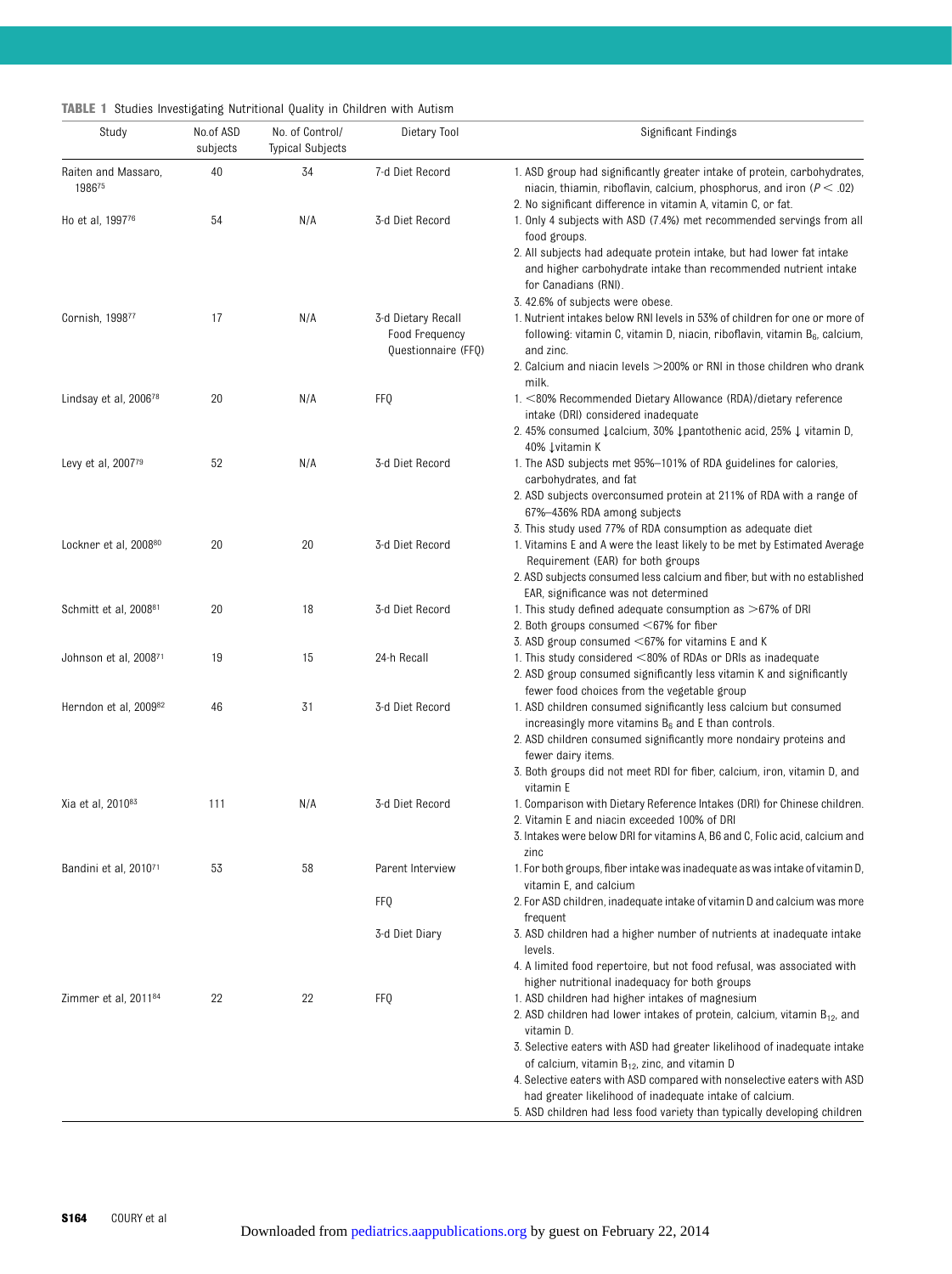children with ASDs ages 3 to 9 years revealed that the nutrients commonly analyzed as inadequate were those important for bone health (vitamins A, D, and K) with 58.3%, 58.3%, and 91.7% of the children consuming  $intakes < 80\%$  dietary reference intake, respectively.86

Collectively to date, these studies indicate a trend for clinically significant suboptimal nutrient intake in children with ASDs, with particular concern related to bone health nutrients. In general, nutritional status parameters need to be refined and tailored for this population.

### Recommendations

#### Standardize Nutrient Assessment

Nutrient intake studies in ASDs should be standardized by: (1) including control groups with typical children, (2) using consistent nutrient assessment tools and analysis programs, (3) accounting for the time frame postdiagnosis, and (4) establishing consistent reference values and acceptable cutoffs for defining inadequate intake.

#### Correlations With Nutritional Status

Research should address the relationships between baseline nutritional status (by using standardized nutrient intake study principles and a thorough nutrition assessment) and health status, GI symptoms (constipation, diarrhea, flatulence, bloating, and nausea), bone cortical thickness/bone mineral density, behavior, sleep latency, food selectivity/ idiosyncratic behaviors, sensoryprocessing difficulties (hypersensitivity to certain food textures, tastes, or smells), and measures of inflammation (eg, cytokines, c-reactive protein).

#### Efficacy of Nutritional Intervention

Studies should determine the effectiveness of nutritional interventions

on correcting identified deficiencies and any additional benefits to the individual's ASD symptoms. Further elucidation of the interrelationships among these variables will assist in the establishment of clinical algorithms for categorization and effective treatment.

#### TREATMENT AND OUTCOME

# Current State of Knowledge

As highlighted in the previous sections, children with ASDs frequently experience GI symptoms, buttheir prevalence, nature and, therefore, best treatments remain elusive. Limited understanding of the underlying pathology of GI conditions in ASD limits the scientific rationale for many of the interventions (eg, antifungal therapy, enzymes, and nutritional supplements) aimed at correcting these GI dysfunctions.9,10 A possible theory unifying all the factors mentioned above would link changes in the gut microbiome with GI inflammation and other immunologic changes.

The most common GI diagnoses identified in children with ASDs include constipation, diarrhea, and gastroesophageal reflux, and these are usually treated in a standard manner.9,10 Children with ASDs may not present with the typical symptoms of a GI disorder, however, and an alteration of their baseline behavior may be the only indicator of its existence. There is a serious dearth of adequately designed studies on treatments for documented GI disorders and their outcomes, including behavioral changes, in children with ASDs.

#### Recommendations

#### Treatment Guidance

Although general pediatric guidelines exist for specific GI conditions, the recommendati[ons may not always](http://pediatrics.aappublications.org/)

address the particular needs of an ASD population. Evidence-based algorithms specific for ASD should be developed for each of the most common diagnoses that would address both management as well as treatment outcomes, tested rigorously, and subsequently refined to optimize outcomes (see this issue). These algorithms will provide the basis for comprehensive guidelines and final recommendations provided to clinicians caring for children with ASD.

#### Placebo-Controlled Trials

The positive impact of treatments aimed at the GI problems in ASD children is widely reported by parents, but there is little well-designed, controlled research to validate these interventions. It will also help substantially to stratify the ASD population to identify specific subgroups of children who may better benefit from interventions. Many of these approaches involve life-long interventions (such as implementation of a gluten-free diet), so better identifying the individuals likely to respond to particular treatments can reducethe costs andburden onfamilies associated with nonefficacious treatments. Stratification might be conducted by using clinical phenotypes or through the identification and use of specific biomarkers (see Table 2 ).

The identification of specific ASD microbiome and metabolic phenotypes

|  | <b>TABLE 2</b> Biomarkers as Potential Outcome |  |  |
|--|------------------------------------------------|--|--|
|  | Measures                                       |  |  |

| <b>Biomarker</b>           | Clinical Significance                                 |
|----------------------------|-------------------------------------------------------|
| Intestinal<br>permeability | Leaky gut                                             |
| Calprotectin               | Intestinal inflammation                               |
| Celiac disease             | Celiac disease and gluten                             |
| serology tests             | sensitivity                                           |
| Food allergy panel         | Food allergies                                        |
| Organic acid testing       | Vitamin B <sub>12</sub> or folic acid<br>deficiencies |
| Analysis gut<br>microbiota | Gut dysbiosis                                         |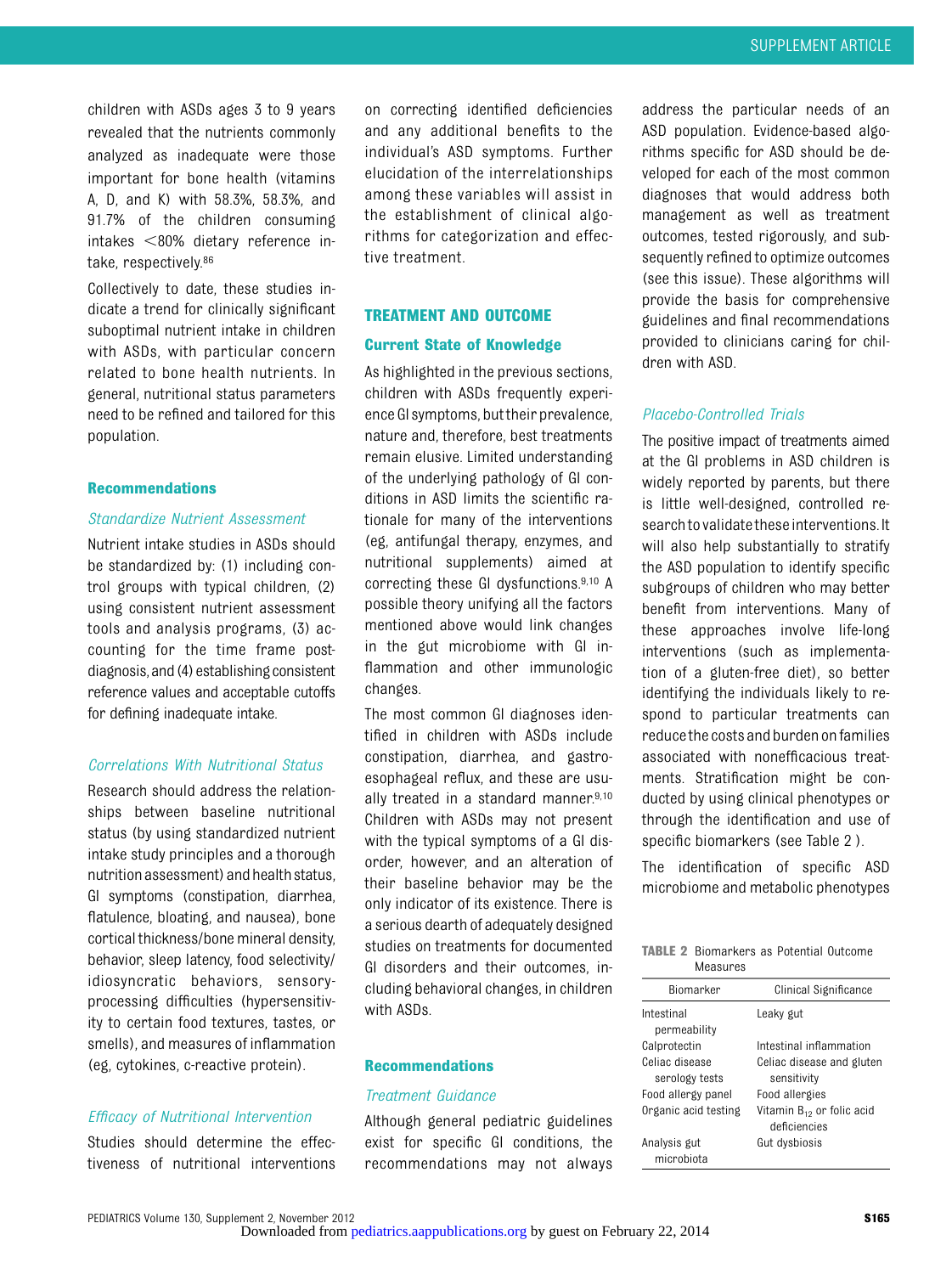#### TABLE 3 Key Takeaway Messages

#### Epidemiology

- Gastrointestinal conditions in ASD are at least as common as in typically developing population
- It is less clear whether GI conditions are more common in children with ASD
- Individuals with ASDs should receive diagnostic evaluations and medical treatments for GI disorders just as children without ASD do

Biology

- Several studies identify abnormalities of the immune system in ASD
- Some GI conditions in ASD may have an immunologic basis
- Some individuals with ASD have abnormalities in serum concentrations of the neurotransmitter serotonin
- Alterations in serotonin may be associated with anxiety, GI symptoms, and bone density abnormalities
- Nutrition • Several studies have identified abnormalities of diet and altered bone mineral density, but the cause (dietary preference, allergic issues, or absorptive problems) remains uncertain. Treatment
- No treatments for GI problems specific to children with ASD currently exist.
- Individuals with ASD and GI conditions appear to respond to treatment much as people with typical development do.
- Studies that can lead to management that addresses specific challenges of the disorder are still needed.

TABLE 4 Key Research Objectives for an Integrated Approach to Addressing Knowledge Gaps

- 1. Determine the pathology of gastrointestinal conditions in ASDs through integrated studies of the gut microbiome, metabolism, inflammation, immunity, and mucosal integrity. The outcome measures would include the histochemical and immunologic abnormalities seen in subsets of ASD children, as well as the changes in gut microbial composition observed in ASDs.
- 2. Increase the use of animal models to better understand the underlying pathology. Studies manipulating the microbiome in animal models may help promote better understanding of these conditions.
- 3. Identify biomarkers for assessing the status of these conditions and to guide identification and treatment.
- 4. Identify biomarkers of nutritional status that will not only guide monitoring of response to treatment but help identify those requiring intervention.
- 5. Identify behavioral phenotypes related to poor nutritional status to better identify and treat this population.
- 6. Develop evidence-based clinical algorithms to help guide clinicians in the evaluation and treatment of
- gastrointestinal problems in individuals with ASDs.

can also help to define additional diagnostic tools, biomarkers, and therapeutic interventions such as the use of probiotics to change the intestinal microbiota composition. These findings may have a far-reaching impact not only on our understanding of the role of specific allergens, leaky gut, and

microbiota in ASD, but also on other metabolic imbalances that may be present. This knowledge, in turn, could aid in the development of strategies for novel approaches for the prevention/ treatment of ASD.

#### **DISCUSSION**

Clinical experience, parent concern, and developing lines of research all make clear the importance of addressing GI problems and symptoms among children and adolescents with ASD. Although this symposium and review indicate huge gaps in evidence, especially to support interventions to improve the health and GI symptoms in ASD, several promising areas of research bring optimism and focus to the key next steps in investigation and treatment trials. Table 3 indicates key messages from this work. Subsequent to this symposium, others endorsed many of the same points.<sup>9,10</sup> This article reviews key areas of epidemiology, underlying pathology, nutrition, and treatment and outcome. Ongoing efforts should also address how to integrate diverse areas of research and findings into better understanding of the complex activities of the GI system in children with ASDs (Table 4).

#### REFERENCES

- 1. Centers for Disease Control and Prevention. Prevalence of autism spectrum disorders: Autism and Developmental Disabilities Monitoring Network, United States, 2006. MMWR Surveill Summ. 2009;58(SS- $10$ :1–20
- 2. Kogan MD, Blumberg SJ, Schieve LA, et al. Prevalence of parent-reported diagnosis of autism spectrum disorder among children in the US, 2007. Pediatrics. 2009;124(5):1395–1403
- 3. Horvath K, Perman JA. Autism and gastrointestinal symptoms. Curr Gastroenterol Rep. 2002;4(3):251–258
- 4. Filipek PA, Accardo PJ, Baranek GT, et al. The screening and diagnosis of autistic spectrum disorders. J Autism Dev Disord. 1999;29(6):439–484
- 5. Erickson CA, Stigler KA, Corkins MR, Posey DJ, Fitzgerald JF, McDougle CJ. Gastrointestinal factors in autistic disorder: a critical review. J Autism Dev Disord. 2005:35(6): 713–727
- 6. Fombonne E, Cook EH. MMR and autistic enterocolitis: consistent epidemiological failure to find an association. Mol Psychiatry. 2003;8(2):133–134
- 7. DeStefano F. MMR vaccine and autism: a review of the evidence for a causal association. Mol Psychiatry. 2002;7(suppl 2): S51–S52
- 8. Galiatsatos P, Gologan A, Lamoureux E. Autistic enterocolitis: fact or fiction? Can J Gastroenterol. 2009;23(2):95–98
- 9. Buie T, Campbell DB, Fuchs GJ III, et al. Evaluation, diagnosis, and treatment of gastrointestinal disorders in individuals with ASDs: a consensus report. Pediatrics. 2010;125(suppl 1):S1–S18
- 10. Buie T, Fuchs GJ III, Furuta GT, et al. Recommendations for evaluation and treatment of common gastrointestinal problems in children with ASDs. Pediatrics. 2010;125 (suppl 1):S19–S29
- 11. Black C, Kaye JA, Jick H. Relation of childhood gastrointestinal disorders to autism: nested case-control study using data from the UK General Practice Research Database. BMJ. 2002;325(7361):419–421
- 12. Fombonne E, Chakrabarti S. No evidence [for](http://pediatrics.aappublications.org/) a new variant of measles-mumps-rubella-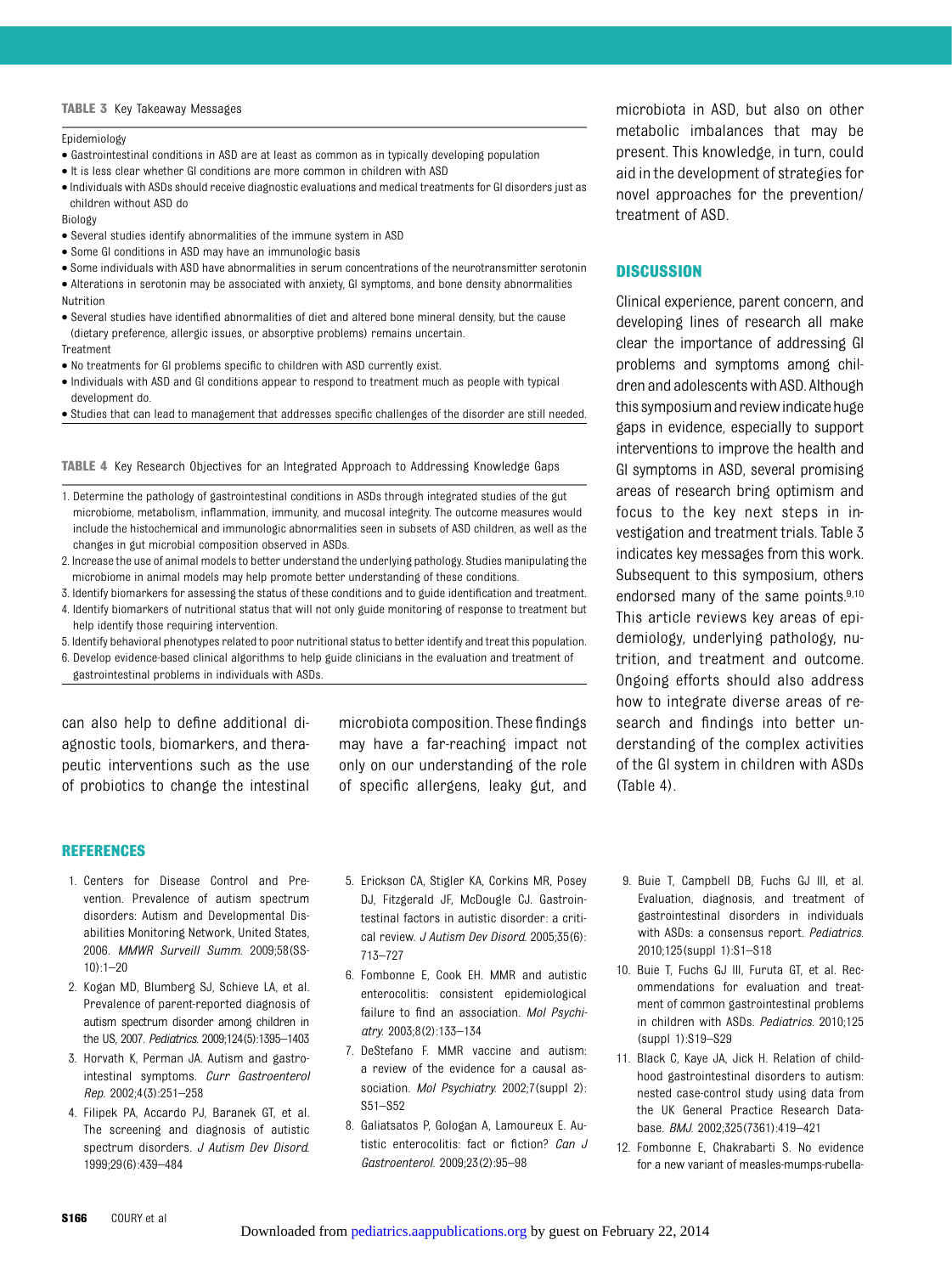induced autism. Pediatrics. 2001;108(4). Available at: www.pediatrics.org/cgi/content/ full/108/4/e58

- 13. Xue Ming , Brimacombe M, Chaaban J, Zimmerman-Bier B, Wagner GC. Autism spectrum disorders: concurrent clinical disorders. J Child Neurol. 2008;23(1):6–13
- 14. Molloy CA, Manning-Courtney P. Prevalence of chronic gastrointestinal symptoms in children with autism and autistic spectrum disorders. Autism. 2003;7(2):165–171
- 15. Nikolov RN, Bearss KE, Lettinga J, et al. Gastrointestinal symptoms in a sample of children with pervasive developmental disorders. J Autism Dev Disord. 2009;39(3): 405–413
- 16. Parracho HMRT, Bingham MO, Gibson GR, McCartney AL. Differences between the gut microflora of children with autistic spectrum disorders and that of healthy children. J Med Microbiol. 2005;54(pt 10): 987–991
- 17. Smith RA, Farnworth H, Wright B, Allgar V. Are there more bowel symptoms in children with autism compared to normal children and children with other developmental and neurological disorders?: A case control study. Autism. 2009;13(4): 343–355
- 18. Taylor B, Miller E, Lingam R, Andrews N, Simmons A, Stowe J. Measles, mumps, and rubella vaccination and bowel problems or developmental regression in children with autism: population study. BMJ. 2002;324 (7334):393–396
- 19. Valicenti-McDermott M, McVicar K, Rapin I, Wershil BK, Cohen H, Shinnar S. Frequency of gastrointestinal symptoms in children with autistic spectrum disorders and association with family history of autoimmune disease. J Dev Behav Pediatr. 2006:27 (suppl 2):S128–S136
- 20. Wang LW, Tancredi DJ, Thomas DW. The prevalence of gastrointestinal problems in children across the United States with autism spectrum disorders from families with multiple affected members. J Dev Behav Pediatr. 2011;32(5):351–360
- 21. Ibrahim SH, Voigt RG, Katusic SK, Weaver AL, Barbaresi WJ. Incidence of gastrointestinal symptoms in children with autism: a population-based study. Pediatrics. 2009;124 (2):680–686
- 22. Afzal N, Murch S, Thirrupathy K, Berger L, Fagbemi A, Heuschkel R. Constipation with acquired megarectum in children with autism. Pediatrics. 2003;112(4):939–942
- 23. Careaga M, Van de Water J, Ashwood P. Immune dysfunction in autism: a pathway to treatment. Neurotherapeutics. 2010;7(3): 283–292
- 24. Onore C, Careaga M, Ashwood P. The role of immune dysfunction in the pathophysiology of autism. Brain Behav Immun. 2012;26(3): 383–392
- 25. Ashwood P, Enstrom A, Van de Water J. Autism, gastrointestinal disturbance, and immune dysfunction: what is the link? In: Chauhan A, Chauhan V, Brown TW, eds. Autism: Oxidative Stress, Inflammation, and Immune Abnormalities. Boca Raton, FL: CRC Press; 2010:278–298
- 26. Atladóttir HO, Pedersen MG, Thorsen P, et al. Association of family history of autoimmune diseases and autism spectrum disorders. Pediatrics. 2009;124(2):687–694
- 27. Comi AM, Zimmerman AW, Frye VH, Law PA, Peeden JN. Familial clustering of autoimmune disorders and evaluation of medical risk factors in autism. J Child Neurol. 1999; 14(6):388–394
- 28. Enstrom AM, Van de Water JA, Ashwood P. Autoimmunity in autism. Curr Opin Investig Drugs. 2009;10(5):463–473
- 29. Cabanlit M, Wills S, Goines P, Ashwood P, Van de Water J. Brain-specific autoantibodies in the plasma of subjects with autistic spectrum disorder. Ann N Y Acad Sci. 2007;1107:92–103
- 30. Croen LA, Braunschweig D, Haapanen L, et al. Maternal mid-pregnancy autoantibodies to fetal brain protein: the early markers for autism study. Biol Psychiatry. 2008;64(7):583–588
- 31. Singer HS, Morris CM, Gause CD, Gillin PK, Crawford S, Zimmerman AW. Antibodies against fetal brain in sera of mothers with autistic children. J Neuroimmunol. 2008; 194(1-2):165–172
- 32. Zimmerman AW, Connors SL, Matteson KJ, et al. Maternal antibrain antibodies in autism. Brain Behav Immun. 2007;21(3): 351–357
- 33. Wills S, Cabanlit M, Bennett J, Ashwood P, Amaral DG, Van de Water J. Detection of autoantibodies to neural cells of the cerebellum in the plasma of subjects with autism spectrum disorders. Brain Behav Immun. 2009;23(1):64–74
- 34. Torrente F, Anthony A, Heuschkel RB, Thomson MA, Ashwood P, Murch SH. Focalenhanced gastritis in regressive autism with features distinct from Crohn's and Helicobacter pylori gastritis. Am J Gastroenterol. 2004;99(4):598–605
- 35. Mayer EA. Gut feelings: the emerging biology of gut-brain communication. Nat Rev Neurosci. 2011;12(8):453–466
- 36. Bercik P, Collins SM, Verdu EF. Microbes and the gut-brain axis. Neurogastroenterol Motil. 2012;24([5\):405](http://pediatrics.aappublications.org/)–413
- 37. Coates MD, Mahoney CR, Linden DR, et al. Molecular defects in mucosal serotonin content and decreased serotonin reuptake transporter in ulcerative colitis and irritable bowel syndrome. Gastroenterology. 2004;126(7):1657–1664
- 38. Magro F, Vieira-Coelho MA, Fraga S, et al. Impaired synthesis or cellular storage of norepinephrine, dopamine, and 5 hydroxytryptamine in human inflammatory bowel disease. Dig Dis Sci. 2002;47(1):216– 224
- 39. Ahonen A, Kyösola K, Penttilä O. Enterochromaffin cells in macrophages in ulcerative colitis and irritable colon. Ann Clin Res. 1976;8(1):1–7
- 40. El-Salhy M, Danielsson A, Stenling R, Grimelius L. Colonic endocrine cells in inflammatory bowel disease. J Intern Med. 1997;242(5):413–419
- 41. Linden DR, Chen JX, Gershon MD, Sharkey KA, Mawe GM. Serotonin availability is increased in mucosa of guinea pigs with TNBS-induced colitis. Am J Physiol Gastrointest Liver Physiol. 2003;285(1):G207–G216
- 42. Costedio MM, Hyman N, Mawe GM. Serotonin and its role in colonic function and in gastrointestinal disorders. Dis Colon Rectum. 2007;50(3):376–388
- 43. Bischoff SC, Mailer R, Pabst O, et al. Role of serotonin in intestinal inflammation: knockout of serotonin reuptake transporter exacerbates 2,4,6-trinitrobenzene sulfonic acid colitis in mice. Am J Physiol Gastrointest Liver Physiol. 2009;296(3): G685–G695
- 44. Ghia JE, Li N, Wang H, et al. Serotonin has a key role in pathogenesis of experimental colitis. Gastroenterology. 2009;137(5): 1649–1660
- 45. Hediger ML, England LJ, Molloy CA, Yu KF, Manning-Courtney P, Mills JL. Reduced bone cortical thickness in boys with autism or autism spectrum disorder. J Autism Dev Disord. 2008;38(5):848–856
- 46. Patterson PH. Modeling autistic features in animals. Pediatr Res. 2011;69(5 pt 2): 34R–40R
- 47. Martin LA, Ashwood P, Braunschweig D, Cabanlit M, Van de Water J, Amaral DG. Stereotypies and hyperactivity in rhesus monkeys exposed to IgG from mothers of children with autism. Brain Behav Immun. 2008;22(6):806–816
- 48. Bauman MD, Iosif AM, Smith SEP, et al. A nonhuman primate model of maternal immune activation. SFN Abstracts. 2011; 778.06/Y29
- 49. Malkova NV, Yu CZ, Hsiao EY, Moore MJ, Patterson PH. Maternal immune activation yields offspring displaying mouse versions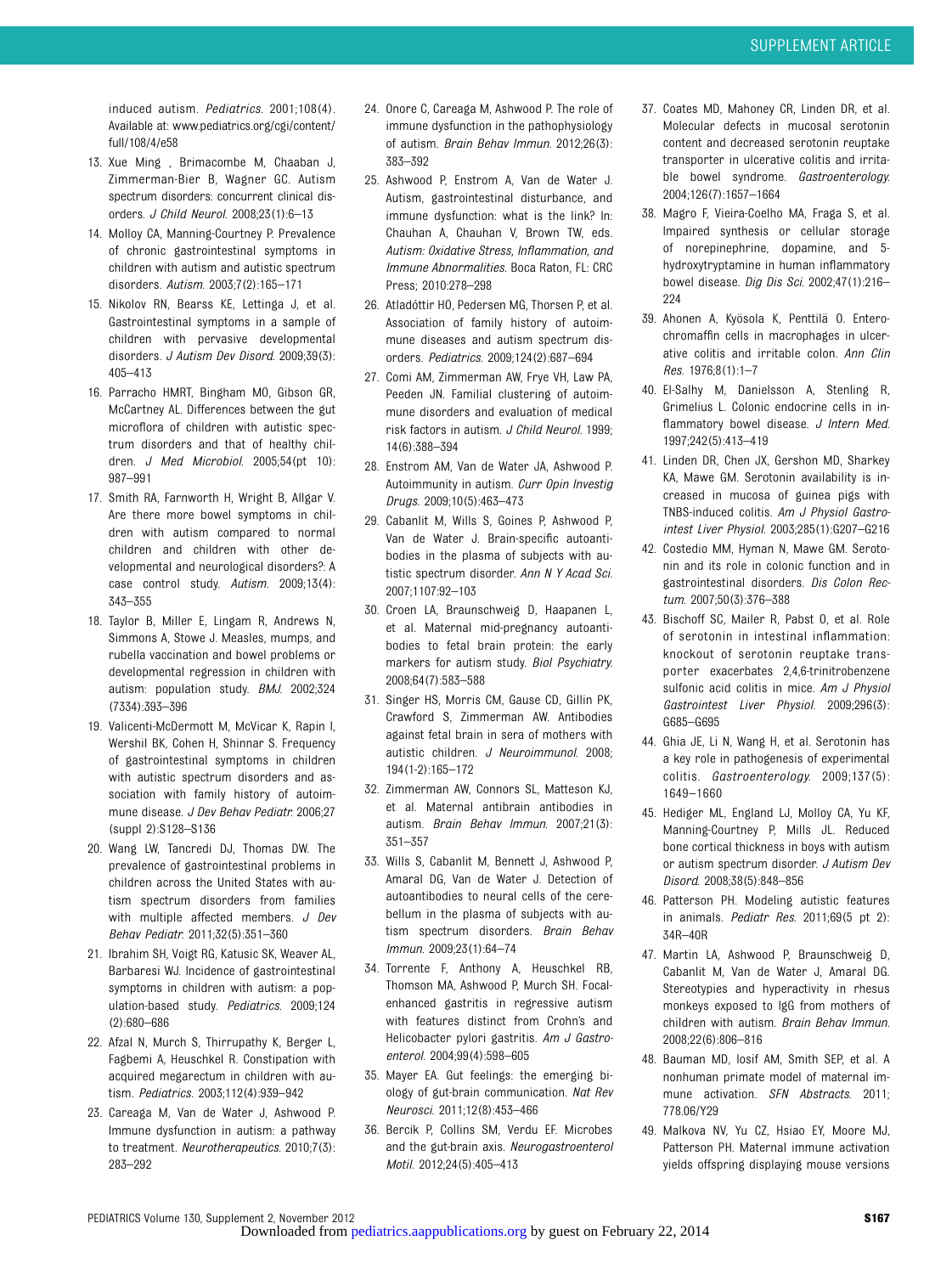of the three core symptoms of autism. Brain Behav Immun. 2012;26(4):607–616

- 50. Bercik P, Park AJ, Sinclair D, et al. The anxiolytic effect of Bifidobacterium longum NCC3001 involves vagal pathways for gutbrain communication. Neurogastroenterol Motil. 2011;23(12):1132–1139
- 51. Bravo JA, Forsythe P, Chew MV, et al. Ingestion of Lactobacillus strain regulates emotional behavior and central GABA receptor expression in a mouse via the vagus nerve. Proc Natl Acad Sci USA. 2011;108 (38):16050–16055
- 52. Li W, Dowd SE, Scurlock B, Acosta-Martinez V, Lyte M. Memory and learning behavior in mice is temporally associated with dietinduced alterations in gut bacteria. Physiol Behav. 2009;96(4-5):557–567
- 53. Lyte M. Probiotics function mechanistically as delivery vehicles for neuroactive compounds: Microbial endocrinology in the design and use of probiotics. Bioessays. 2011;33(8):574–581
- 54. D'Eufemia P, Celli M, Finocchiaro R, et al. Abnormal intestinal permeability in children with autism. Acta Paediatr. 1996;85(9): 1076–1079
- 55. de Magistris L, Familiari V, Pascotto A, et al. Alterations of the intestinal barrier in patients with autism spectrum disorders and in their first-degree relatives. J Pediatr Gastroenterol Nutr. 2010;51(4):418–424
- 56. Altieri L, Neri C, Sacco R, et al. Urinary pcresol is elevated in small children with severe autism spectrum disorder. Biomarkers. 2011;16(3):252–260
- 57. Finegold SM. Therapy and epidemiology of autism-clostridial spores as key elements. Med Hypotheses. 2008;70:508–511
- 58. Finegold SM, Dowd SE, Gontcharova V, et al. Pyrosequencing study of fecal microflora of autistic and control children. Anaerobe. 2010;16(4):444–453
- 59. Liu Z, Li N, Neu J. Tight junctions, leaky intestines, and pediatric diseases. Acta Paediatr. 2005;94(4):386–393
- 60. Fasano A. Physiological, pathological, and therapeutic implications of zonulin-mediated intestinal barrier modulation: living life on the edge of the wall. Am J Pathol. 2008;173 (5):1243–1252
- 61. Tripathi A, Lammers KM, Goldblum S, et al. Identification of human zonulin, a physiological modulator of tight junctions, as

prehaptoglobin-2. Proc Natl Acad Sci USA. 2009;106(39):16799–16804

- 62. Heijtz RD, Wang S, Anuar F, et al. Normal gut microbiota modulates brain development and behavior. Proc Natl Acad Sci USA. 2011; 108(7):3047–3052
- 63. Forsythe P, Sudo N, Dinan T, Taylor VH, Bienenstock J. Mood and gut feelings. Brain Behav Immun. 2010;24(1):9–16
- 64. Cryan JF, O'Mahony SM. The microbiomegut-brain axis: from bowel to behavior. Neurogastroenterol Motil. 2011;23(3):187– 192
- 65. Collins SM, Bercik P. The relationship between intestinal microbiota and the central nervous system in normal gastrointestinal function and disease. Gastroenterology. 2009;136(6):2003–2014
- 66. Desbonnet L, Garrett L, Clarke G, Bienenstock J, Dinan TG. The probiotic Bifidobacteria infantis: An assessment of potential antidepressant properties in the rat.  $J$  Psychiatr Res. 2008;43(2):164–174
- 67. Round JL, Mazmanian SK. The gut microbiota shapes intestinal immune responses during health and disease. Nat Rev Immunol. 2009;9(5):313–323
- 68. Geraghty ME, Depasquale GM, Lane AE. Nutritional intake and therapies in autism: a spectrum of what we know: Part 1. Infant Child Adolesc Nutr. 2010;2:62–69
- 69. Ahearn WH, Castine T, Nault K, Green G. An assessment of food acceptance in children with autism or pervasive developmental disorder-not otherwise specified. J Autism Dev Disord. 2001;31(5):505–511
- 70. Bandini LG, Anderson SE, Curtin C, et al. Food selectivity in children with autism spectrum disorders and typically developing children. J Pediatr. 2010;157(2):259–264
- 71. Johnson CR, Handen BL, Mayer-Costa M, Sacco K. Eating habits and dietary status in young children with autism. J Dev Phys Disabil. 2008;20:437–448
- 72. Schreck KA, Williams K. Food preferences and factors influencing food selectivity for children with autism spectrum disorders. Res Dev Disabil. 2006;27(4):353–363
- 73. Williams K, Gibbons BG, Schreck KA. Comparing selective eaters with and without developmental disabilities. J Dev Phys Disabil. 2005;17(3):299–309
- 74. Geraghty ME, Bates-Wall J, Ratliff-Schaub K, Lane AE. Nutritional interventions and

therapies in autism: a spectrum of what we know: Part 2. Infant Child Adolesc Nutr. 2010;2(2):120–133

- 75. Raiten DJ, Massaro T. Perspectives on the nutritional ecology of autistic children. J Autism Dev Disord. 1986;16(2):133–143
- 76. Ho H, Eaves LC, Peabody D. Nutrient intake and obesity in children with autism. Focus Autism Other Dev Disabl. 1997;12(3):187– 192
- 77. Cornish E. A balanced approach toward healthy eating in autism. J Hum Nutr Diet. 1998;11(6):501–509
- 78. Lindsay RL, Eugene Arnold L, Aman MG, et al. Dietary status and impact of risperidone on nutritional balance in children with autism: a pilot study. J Intellect Dev Disabil. 2006;31(4):204–209
- 79. Levy S, Souders MC, Ittenbach RF, Giarelli E, Mulberg A, Pinto-Martin J. Relationship of dietary intake to gastrointestinal symptoms in children with autism spectrum disorders. Biol Psychol. 2007;61(4):492–497
- 80. Lockner DW, Crowe TK, Skipper BJ. Dietary intake and parents' perception of mealtime behaviors in preschool-age children with autism spectrum disorder and in typically developing children. J Am Diet Assoc. 2008; 108(8):1360–1363
- 81. Schmitt L, Heiss CJ, Campbell E. A comparison of nutrient intake and eating behaviors of boys with and without autism. Topics Clin Nutr. 2008;23(1):23–31
- 82. Herndon AC, DiGuiseppi C, Johnson SL, Leiferman J, Reynolds A. Does nutritional intake differ between children with autism spectrum disorders and children with typical development? J Autism Dev Disord. 2009;39(2):212–222
- 83. Xia W, Zhou Y, Sun C, Wang J, Wu L. A preliminary study on nutritional status and intake in Chinese children with autism. Eur J Pediatr. 2010;169(10):1201–1206
- 84. Zimmer M, Hart L, Manning-Courtney P, Murray D, Bing N, Summer S. Food variety as a predictor of nutritional status among children with autism. J Autism Dev Disord. 2012;42(4):549–556
- 85. Holick MF. Vitamin D deficiency. N Engl J Med. 2007;357(3):266–281
- 86. Altenburger J, Geraghty ME, Wolf K, Taylor CA, Lane AE. The quality of nutritional intake in children with autism. J Am Diet Assoc. 2010;110(9):A40